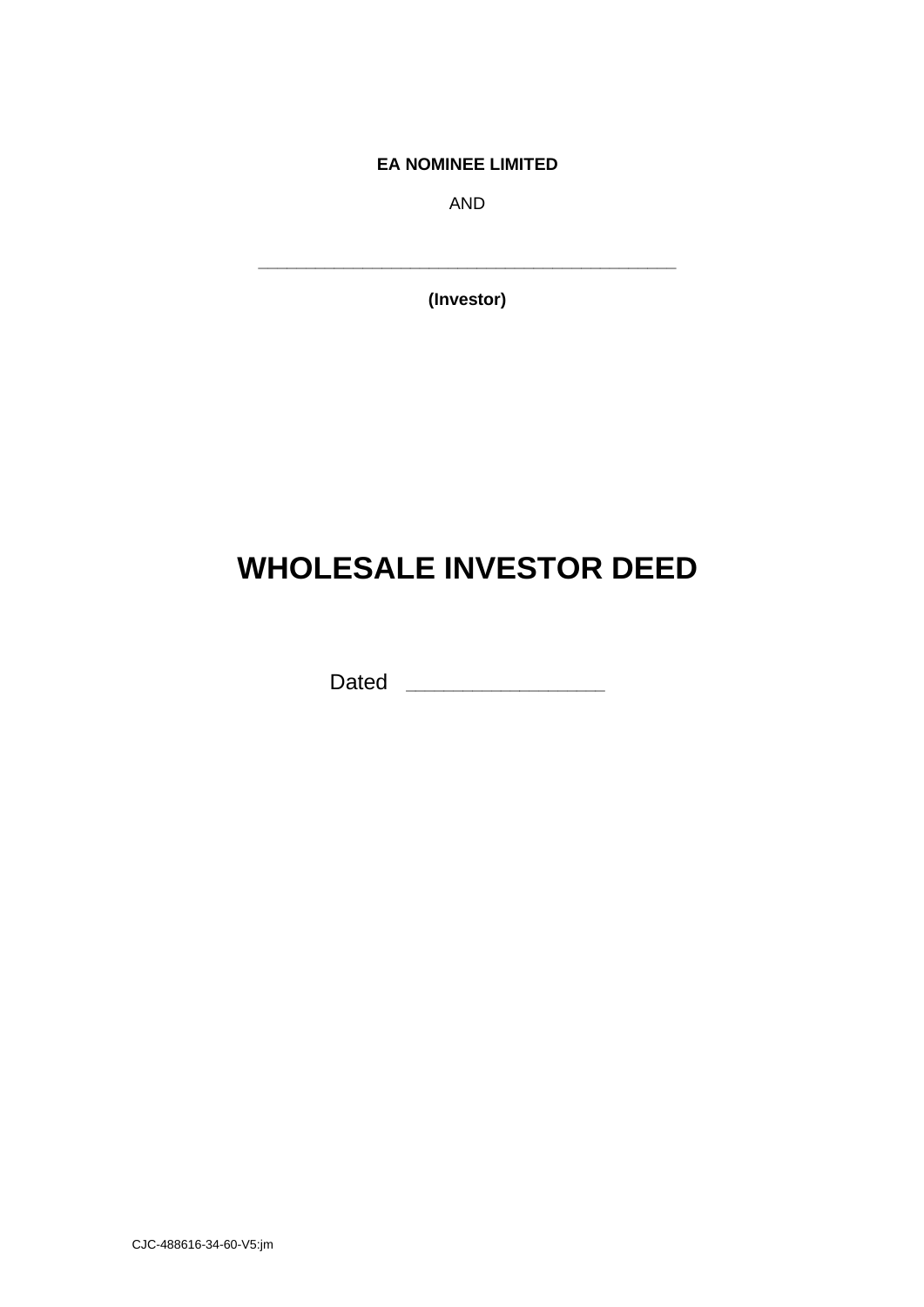# **BETWEEN: EA NOMINEE LIMITED** (Company Number: 5850127) ("**Nominee**")

**AND: \_\_\_\_\_\_\_\_\_\_\_\_\_\_\_\_\_\_\_\_\_\_\_\_\_\_\_\_\_\_\_\_\_\_\_\_\_\_\_\_\_\_\_\_\_** ("**Investor**")

# **BACKGROUND**

- A. The Investor is a Wholesale Investor as defined in the Financial Markets Conduct Act 2013.
- B. Enterprise Angels has incorporated the Nominee to act as nominee for the Investor.
- C. The Investor may transfer existing securities and/or intends to subscribe for new securities in Investee Companies.
- D. The Investor wishes to appoint the Nominee to act as bare trustee for the Investor, to hold legal title to the Investor's Interest.
- E. The Nominee has agreed to accept the above appointment on the terms and conditions set out in this deed.

# **THIS DEED RECORDS**

## 1. **Interpretation and Definitions**

1.1 **Interpretation:** In this deed, unless the context requires otherwise:

"**Enterprise Angels**" means Enterprise Angels Incorporated an incorporated society registered in New Zealand under society number 1934166;

"**Investee Company**" means a company, limited partnership or other legal entity which the Investor has invested in or which the Investor intends to invest in;

"**Investment**" means any actual investment in an Investee Company or any proposed investment in an Investee Company which the Investor has advised the Nominee in writing that it would like to participate in to the extent of the Investment Amount;

"**Investment Amount**" means the amount the Investor has committed to invest or has confirmed that it wishes to invest in the relevant Investee Company;

"**Investment Documentation**" means documents such as terms sheets, subscription and shareholders' agreements, shareholders' agreements, constitutions, and/or limited partnership agreements, of an Investee Company (all of which record the detailed terms of the Investment) and all other agreements and documentation reasonably required to give effect to an Investment;

"**Investment Funds**" means any money deposited in, or transferred to, the Nominee's Trust Account by or on behalf of the Investor for the purpose of acquiring the Investor's Interest;

"**Investor's Interest**" means all of the Investor's beneficial interest in an Investee Company (whether in the form of shares and rights attaching to the shares, convertible debt, a limited partnership interest or other interest);

"**Investor's Securities**" means the securities (including shares in a company or units in a limited partnership) held by the Nominee that the Investor has an Investor's Interest in;

"**Nominee**" is EA Nominee Limited;

"**Nominee's Trust Account"** means the bank account nominated by the Nominee which will hold the Investment Funds and similar contributions made by other Investors in Investee Companies pending payment to the relevant Investee Company;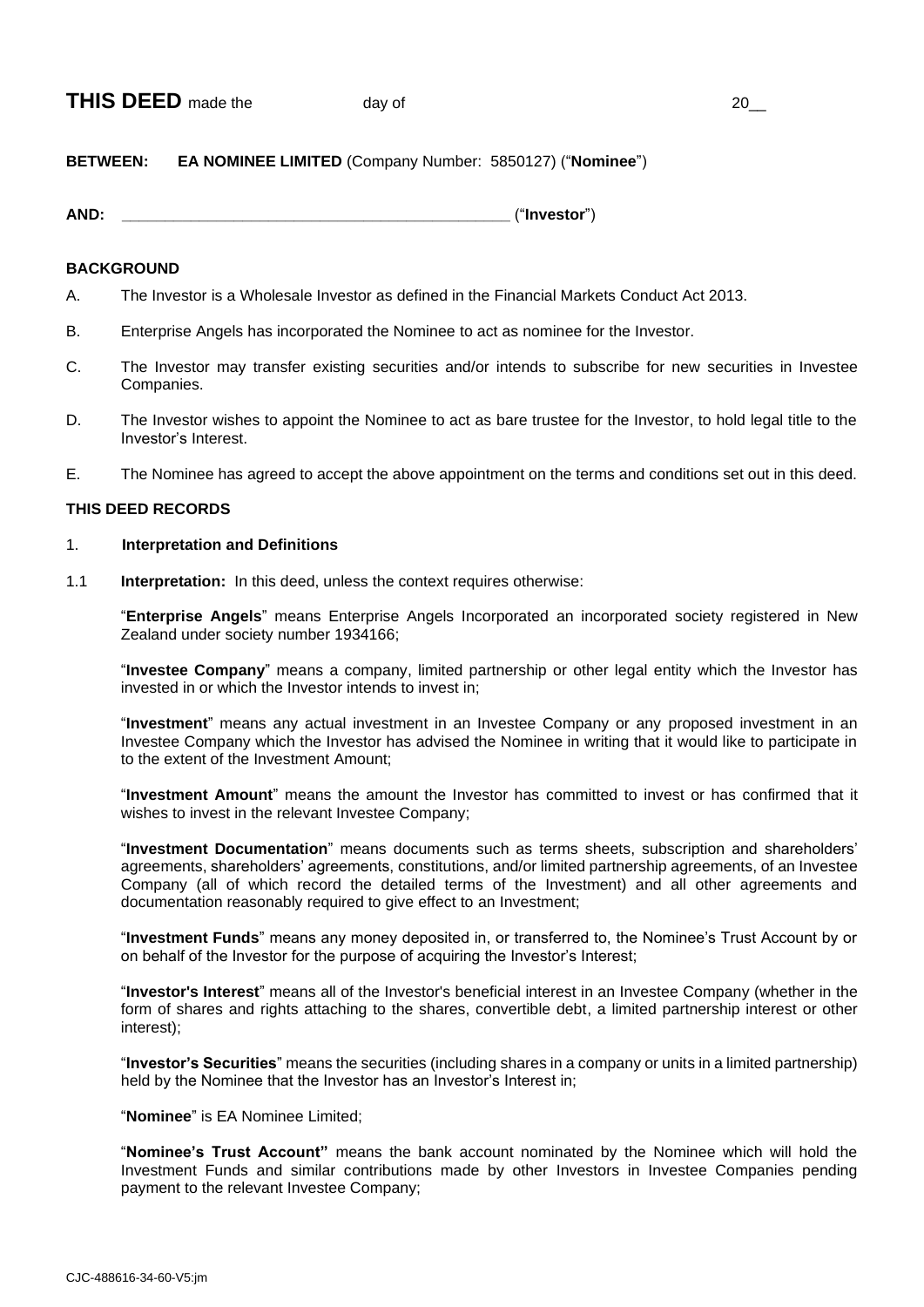"**Representatives**" means the employees and directors of the Nominee.

- 1.2 **Headings**: section, clause and other headings are for ease of reference only and will not affect this deed's interpretation;
- 1.3 **Negative Obligations**: any obligation not to do anything includes an obligation not to suffer, permit or cause that thing to be done;
- 1.4 **Plural and Singular**: words importing the singular number include the plural and vice versa; and
- 1.5 **Clauses**: references to clauses are references to clauses of this deed.

#### 2. **COMMITMENT OF CAPITAL**

- 2.1 **Commitment:** Subject to satisfaction of all conditions precedent in the Investment Documentation, the Investor commits to invest the Investment Amount in each Investee Company by confirming the Investment details by email or by phone to the Nominee or Enterprise Angels. Any commitment under this clause will be on the terms materially consistent with the terms and conditions communicated to the Investor prior to its commitment.
- 2.2 **Legal Fees:** The Investor agrees that if for any reason an Investee Company does not pay the legal costs incurred, the Investor will pay a proportionate share of those costs equivalent to the Investor's proportionate share of the proposed investment amount via the Nominee from all investors investing in that Investee Company pursuant to the Investment Documentation. The Nominee will, in all transactions, obtain and agree a prior estimate from the legal provider with any additional costs only to be incurred if also approved by the Nominee.
- 2.3 **Contractual Benefit:** The commitment in clause 2.1 is intended to be for the benefit of any Investee Company pursuant to the Investment Documentation for the purposes of the Contract and Commercial Law Act 2017 (and enforceable by any of them).

#### 3. **APPOINTMENT AS BARE TRUSTEE**

- 3.1 **Appointment of Nominee:** The Investor appoints the Nominee to act as bare trustee for the Investor and to hold on the terms set out in this deed:
	- (a) the Investment Funds; and
	- (b) the Investor's Interest,

in respect of all Investee Companies.

#### 3.2 **Obligations of Nominee**: The Nominee:

- (a) accepts the appointment referred to in clause 3.1 and declares that it will hold the Investment Funds and the Investor's Interest as bare trustee for the beneficial account and interest of the Investor;
- (b) subject to clause 4.2, will promptly act on any instructions given by the Investor in respect of the exercise of all voting and other rights and privileges pertaining to the Investor's Interest in an Investee Company, provided that in doing so the Nominee will comply with all of its obligations under the relevant Investment Documentation;
- (c) will promptly act on any instructions given by the Investor in respect of Investment Funds until such time as the funds are invested in the relevant Investee Company in accordance with the Investment Documentation or returned to the Investor at its request;
- (d) will, if so requested by the Investor and subject to any limitations or requirements contained in the Investment Documentation, transfer any of the Investor's Interest to the Investor or the nominee of the Investor;
- (e) undertakes to keep discrete and separate records, for and on behalf of the Investor in relation to each Investment, including a register detailing the Investor's Interest, which the Investor may access at any reasonable time; and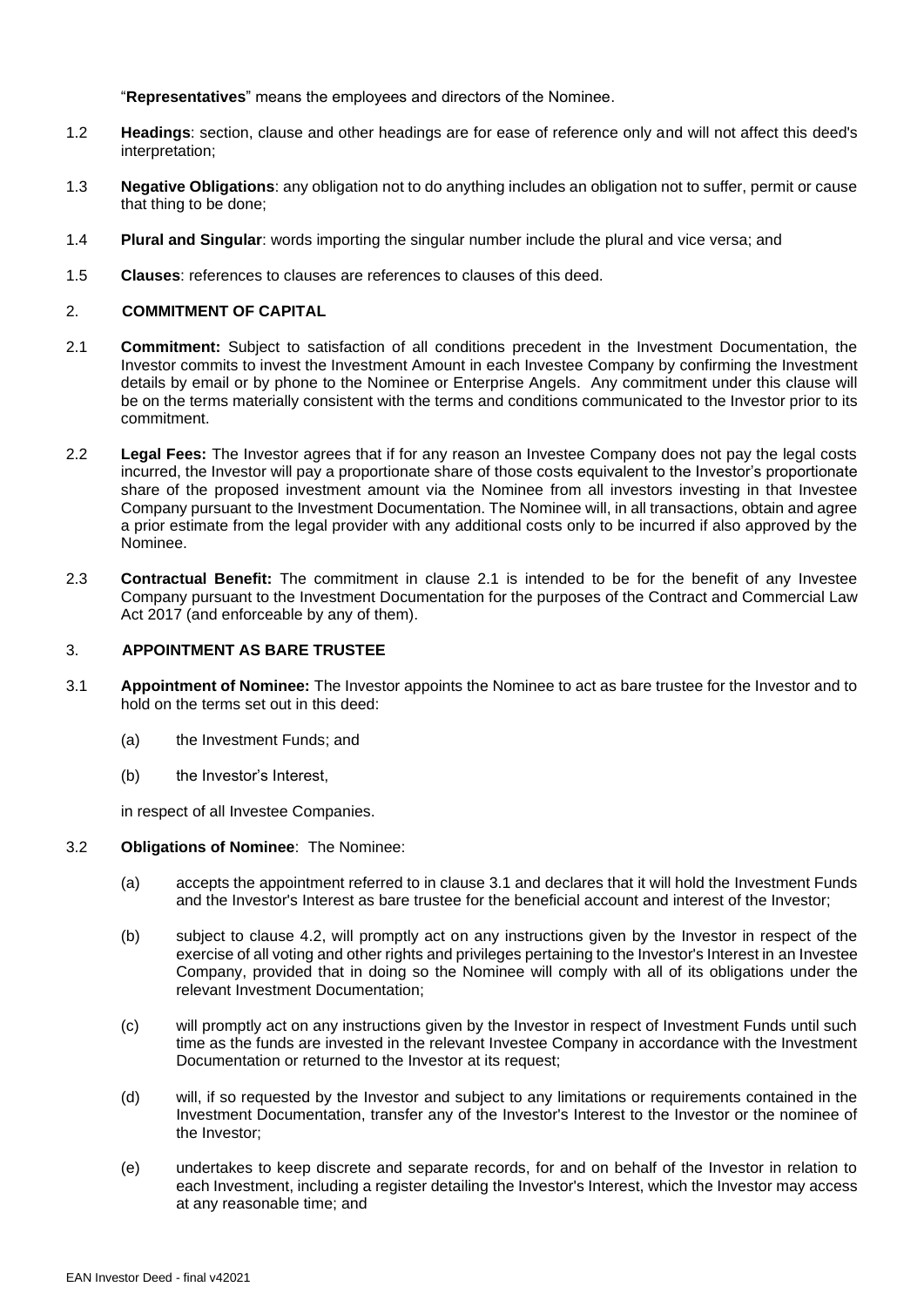- (f) will not do anything which would cause the Investor to breach any of its obligations under the Investment Documentation.
- 3.3 **Nominee's Undertakings:** Without in any way limiting the foregoing, the Nominee undertakes:
	- (a) not to grant any security interest over the Investor's Interest or the Investment Funds;
	- (b) not to incur any financial or other material obligation on behalf of the Investor unless expressly permitted by Investment Documentation;
	- (c) not to apply Investment Funds other than in accordance with the Investor's instructions. For the avoidance of doubt, if Enterprise Angels determines that the Investee Company has satisfied all of the conditions precedent in the Investment Documentation, the Investor is deemed to have instructed the Nominee to use the Investment Funds for the purpose of making the Investor's Investment; and
	- (d) to promptly return to the Investor the Investment Funds in respect of an Investee Company if:
		- (i) Enterprise Angels determines that the Investee Company has failed to satisfy all of the conditions precedent to making the Investment contained in the relevant Investment Documentation;
		- (ii) subject to clause 3.3(c) prior to an Investment being made, the Investor directs the Nominee to return the Investment Funds; or
		- (iii) Enterprise Angels or the Nominee decides in its entire discretion that the Nominee will not hold legal title to the Investor's Interest in the relevant Investee Company.
- 3.4 **Nominee's Expenses:** The Investor agrees to reimburse the Nominee for all costs and expenses incurred by the Nominee in the performance of, or otherwise arising out of, its role and obligations under this deed.
- 3.5 **Payment:** The Investor must pay to the Nominee all sums which the Nominee may be called on to pay pursuant to Investment Documentation in respect of an Investment on demand, whether or not the Nominee has actually made payment.
- 3.6 **Interest on Nominee's Trust Account:** For the avoidance of doubt, the Nominee shall retain and shall pay to Enterprise Angels all interest that is earned on Investment Funds while in the Nominee's Trust Account.

### 4. **POWER OF ATTORNEY**

- 4.1 **Appointment:** By entering into this deed the Investor appoints the Nominee as its attorney to finalise each Investment and, subject to clause 4.3 and 4.4, to exercise all of its rights and comply with all of its obligations under the Investment Documentation, this deed and its ongoing rights and obligations with respect to each Investment after settlement, including without limitation to:
	- (a) negotiate, agree, vary and execute all Investment Documentation (or authorise Enterprise Angels to do so);
	- (b) determine and, if applicable, confirm to the Investor satisfaction of all conditions precedent to making the Investment contained in the Investment Documentation;
	- (c) sign all documents which need to be signed by the Investor in relation to:
		- (i) its shareholding in an Investee Company; or
		- (ii) otherwise as required or permitted pursuant to this deed.

Without limiting any powers of the Nominee, the Investor further acknowledges and approves of the policy in regard to the Nominee signing of documents from the Investee Company on behalf of the Investor, as set out in Schedule One of this deed ("**Policy**"). The Policy may be amended from time to time and in such case, the most recent version of the Policy can be obtained on the Enterprise Angels website and the Investor approves and acknowledges any amendment to the Policy;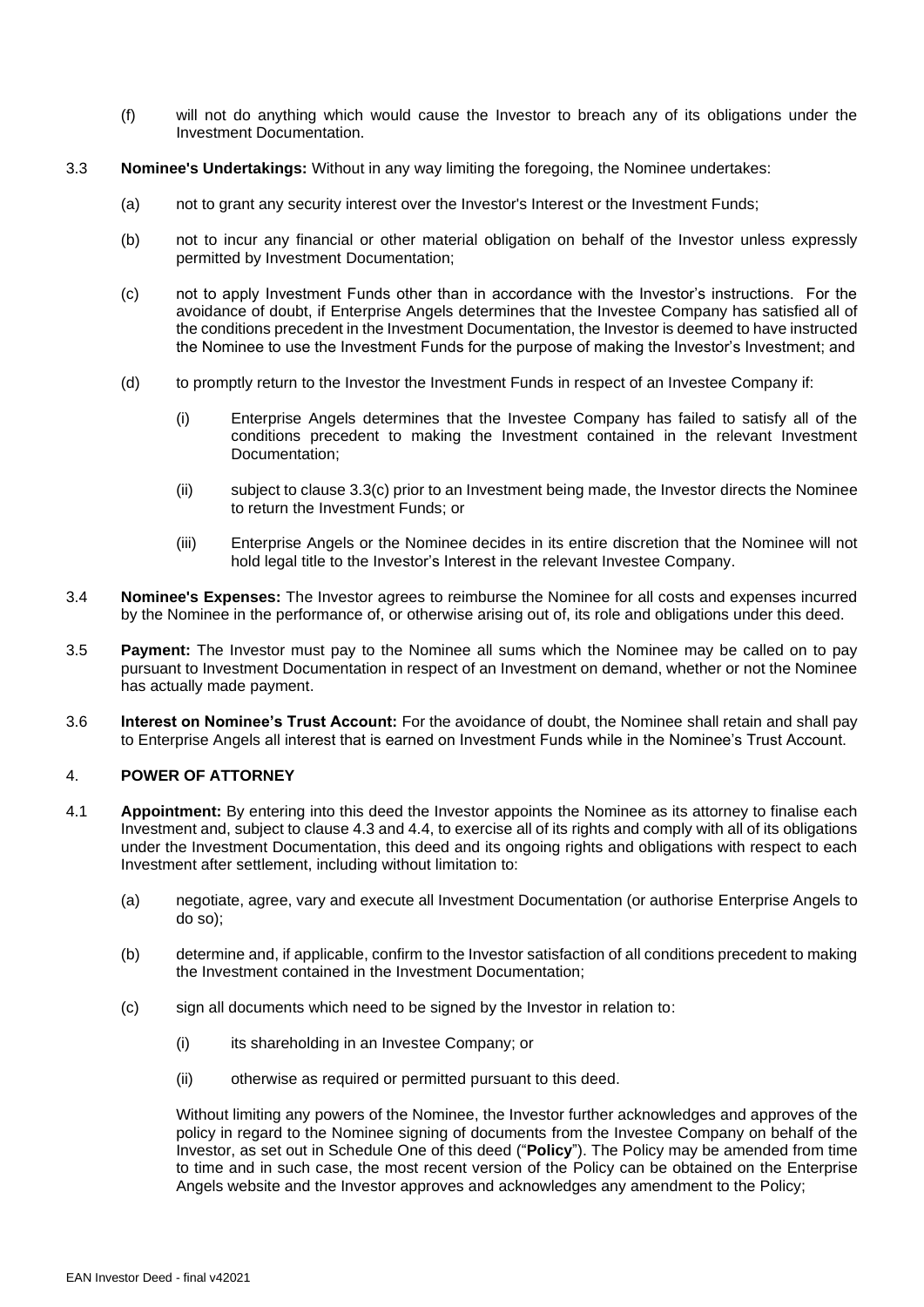- (d) sign all documents which need to be signed by the Nominee as the trustee of the Investor's Interest; and
- (e) sign on behalf of the Investor any share transfer form or any other document required to effect a transfer under clause [6.](#page-5-0)
- 4.2 **Confirmation:** By entering into this deed the Investor confirms any actions performed or documents signed by Enterprise Angels or the Nominee in anticipation of the execution of this document.
- 4.3 **Limitations:** The authorities in clause 4.1 do not entitle the Nominee to transfer, encumber or otherwise deal with an Investment (or commit the Investor to any such dealing) or to bind the Investor to any financial or other material obligations not set out in the Investment Documentation, nor do they oblige the Nominee to pay any money on behalf of the Investor (unless placed in funds to do so).
- 4.4 **Exception to Limitations:** In circumstances where:
	- (a) an Investee Company requires a unanimous decision from all holders of legal interests in the Investee Company, the Nominee may approve the action on behalf of the Investor provided that:
		- (i) the Nominee has attempted to make contact with the Investor but has not received a response within 5 business days of the attempted contact by the Nominee; and
		- (ii) 75% or more (by value and by number) of all other investors in the Investee Company that the Nominee represents approve the decision; and
		- (iii) the decision does not place a material or financial obligation on the Investor;
		- OR
		- (iv) where the Investor is the sole dissenter of those investors that the Nominee represents; and
		- (v) all investors in the Investee Company that the Nominee represents other than the Investor, approve the decision; and
		- (vi) the decision does not place a material or financial obligation on the Investor;
	- (b) an Investee Company makes an offer to investors (including the Investor) of further Investment Securities or a request that investors (including the Investor) waive their pre-emptive rights in respect of further Investment Securities, the Nominee may waive the Investor's right to take up the further Investment Securities or agree to waive their pre-emptive rights (as applicable) if:
		- (i) the Nominee has attempted to make contact with the Investor but has not received a response within 5 business days of the attempted contact by the Nominee; and
		- (ii) in the case of a request to waive pre-emptive rights, 75% or more (by value and by number) of all other investors in the Investee Company that the Nominee represents waive their preemptive rights; and
		- (iii) the decision does not have any other condition to it that would place a material or financial obligation on the Investor.
- 4.5 **Undertaking:** The Investor undertakes to ratify, allow and confirm all acts of the Nominee done in the name of the Investor pursuant to this deed. All acts done by the Nominee will be valid and binding as if done by the Investor.
- 4.6 **Term and Revocation:** The power of attorney granted pursuant to clause 4.1 takes effect upon the execution of this deed and will cease in respect of any particular Investment:
	- (a) upon transfer of the Investor's Securities in that Investment from the Nominee to any third party; or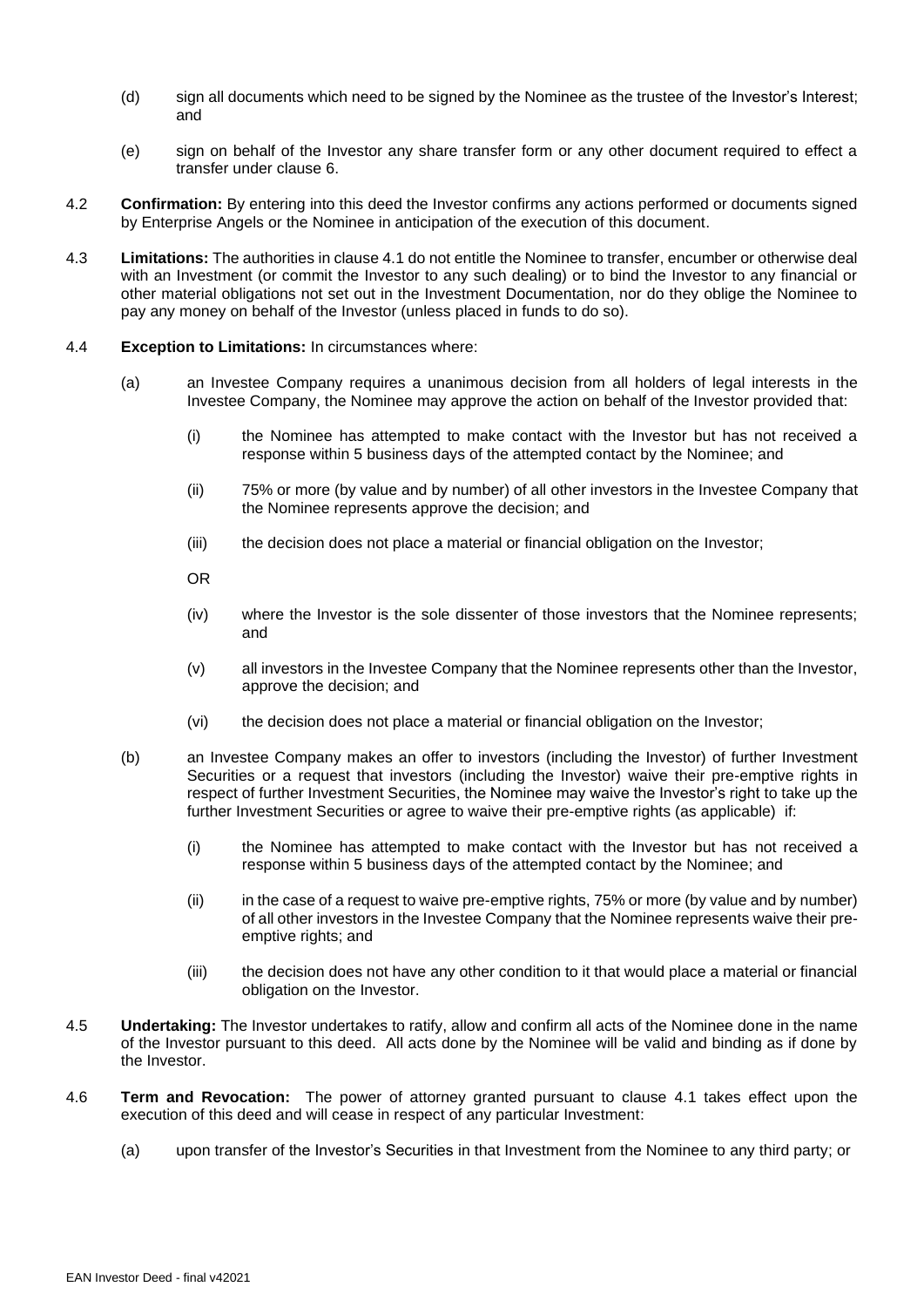(d) upon revocation in writing by the Investor, provided that the Investor will not revoke its power of attorney until at least 24 months after settlement of any Investment unless the Nominee fails to comply with this deed or the Investment Documentation.

#### 5. **ADMINISTRATION FEE**

- 5.1 **Administration Fee**: Enterprise Angels may, in its entire discretion, decide to charge an administration fee for the Nominee company services in respect of any fund or Investee Company. If Enterprise Angels decides to charge an administration fee:
	- (a) Enterprise Angels must provide to the Investor written details of the amount or method of calculation of the administration fee in the investment information provided by Enterprise Angels to the Investor in respect of the applicable fund or Investee Company; and
	- (b) the Investor must pay that administration fee (plus GST, if any) to the Nominee at the same time as it pays its Investment Amount in respect of that fund or Investee Company.
- 5.2 **Payment instruction:** The Investor instructs the Nominee to pay to Enterprise Angels the amount of any administration fee paid to the Nominee under clause 5.1 if directed to do so by Enterprise Angels.
- 5.3 **Transfer of Legal Ownership**: In the event that it would provide additional benefits to the Investor by combining the Nominee's Investors' Investments in an Investee Company with another nominee's investors' investments in the same Investee Company, then the Nominee may propose to the Investor (and its other investors) that they agree to subordinate their entitlements under this deed and agree to the terms of the other nominee's investment deed ("**Nominee Investment Deed**") which will take priority over the terms of this Deed. The other nominee will then hold title to both nominees' investors investments (including the Investor's Investment) in the Investee Company. The additional benefits for investors that hold over a certain percentage of shares in an Investee Company may include, but are not limited to, pre-emptive rights to new share issues or obtaining or retaining additional information rights. In such an event:
	- (a) the Investors will be requested to agree to the terms of the Nominee Investment Deed;
	- (b) Enterprise Angels will ensure that such arrangement will not commit the Investor to pay additional investment funds or fees; and
	- (c) if any conflict arises between this deed and the Nominee Investment Deed, the Nominee Investment Deed will prevail.

#### <span id="page-5-0"></span>6. **TERMINATION BY ENTERPRISE ANGELS**

- 6.1 If Enterprise Angels decides in its entire discretion that the Nominee will no longer hold legal title to the Investor's Interest in all or some Investee Companies, then:
	- (a) the Nominee will transfer to the Investor legal title to the Investor's Interest(s) in the applicable Investee Companies;
	- (b) the Nominee's appointment as bare trustee of the Investor and the Nominee's appointment as attorney of the Investor will in respect of the applicable Investee Companies automatically terminate on the transfer from the Nominee to the Investor of the Investor's Interest in each applicable Investee Company; and
	- (c) if the Nominee transfers legal title to the Investor's Interest in all Investee Companies, this deed terminates and is of no further effect, except that clauses [7,](#page-5-1) [8,](#page-6-0) [9](#page-6-1) and [10](#page-6-2) will survive termination of this deed.

### <span id="page-5-1"></span>7. **INDEMNITY AND LIMITATION OF LIABILITY**

- <span id="page-5-2"></span>7.1 **Indemnity:** The Investor will indemnify and keep indemnified the Nominee and its Representatives against:
	- (a) any and all liabilities arising from or in connection with the Nominee holding legal title to the Investor's Interest and being party to the Investment Documentation; and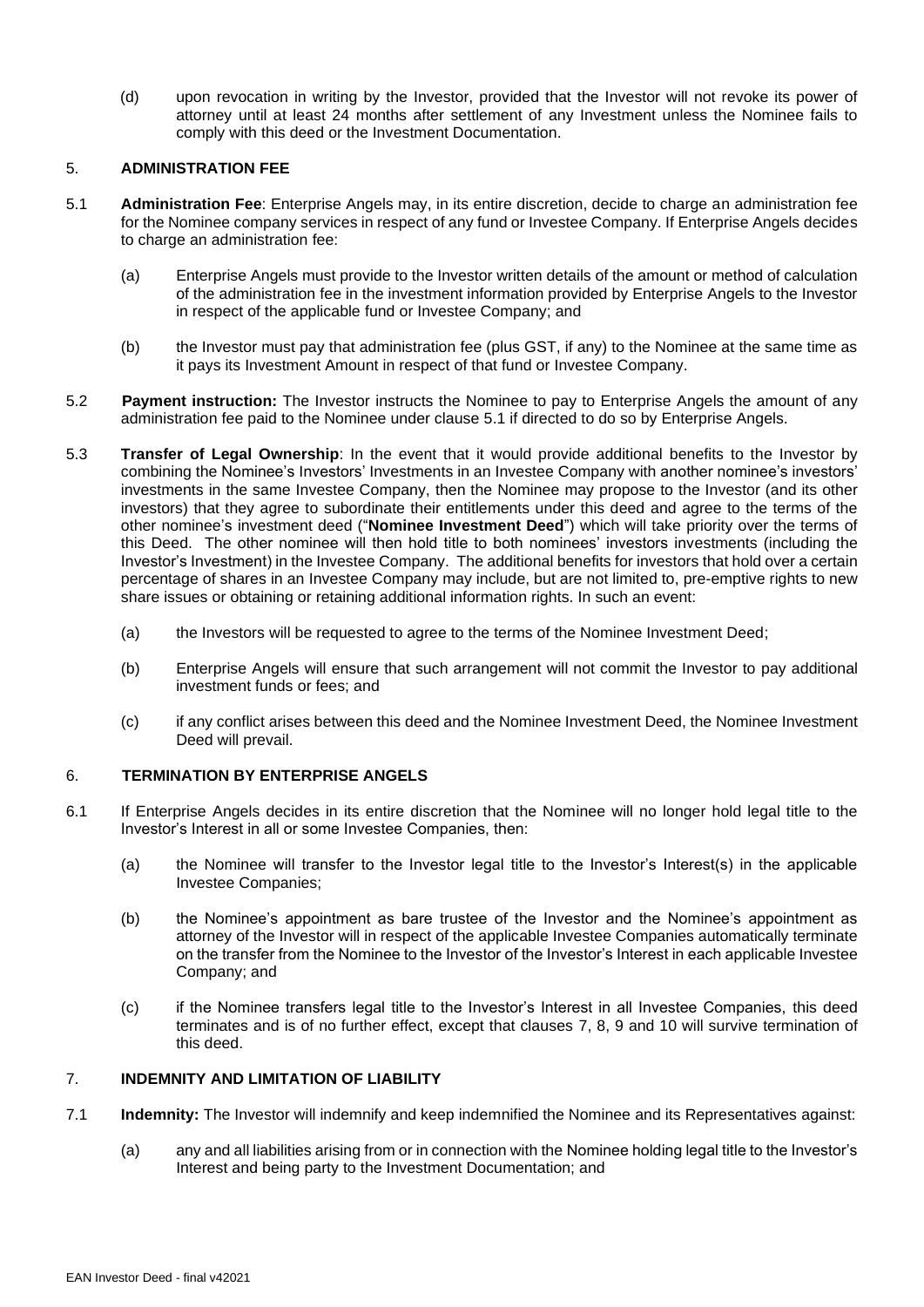- (b) any and all liabilities arising from or in connection with the acts or omissions of the Nominee in its capacity as attorney of the Investor; and
- (c) any and all costs, claims, charges and expenses, legal and otherwise, which may be made against or incurred by the Nominee or its Representatives in connection with or incidental to this deed,

provided that the indemnity in this clause [7.1](#page-5-2) shall not apply to the extent that any such liability is proven to have arisen as a result of the Nominee's or the Representative's own fraud.

- 7.2 **Limitation of Liability:** In exercising its powers set out in this deed, and to the maximum extent permitted by law, the Nominee shall not be liable for or in respect of:
	- (a) any Investment made by the Investor; and
	- (b) any loss, damages, costs or expenses incurred by the Investor in connection with this deed or in connection with any Investment, except in each case to the extent that it is proved that such loss, damage, cost or expense arose as a result of the Nominee knowingly acting in breach of law or knowingly breaching its obligations to the Investor under this deed.
- 7.3 **Privity of Contract:** Clause 7.1 is (for the purposes of Part 2 Sub-Part 1 of the Contract and Commercial Law Act 2017) intended to create a benefit in favour of and be enforceable by each Representative. The obligations and liabilities of the Nominee owed to an Investee Company arising from or in connection to the Nominee holding legal title to the Investor's Interests or entering into the Investment Documentation shall be enforceable by the relevant Investee Company against the Investor and Part 2 Sub-Part 1 of the Contract and Commercial Law Act 2017 shall apply accordingly.

#### <span id="page-6-0"></span>8. **DISCLAIMER**

8.1 **Disclaimer:** The Investor acknowledges that it has not received or relied on any representations, warranties or other assurances from the Nominee or Enterprise Angels in relation to any aspect of the Investment or the financial and/or operational position or prospects of the Investee Company and its business. It further acknowledges that it has no rights of recourse to any of the Nominee or Enterprise Angels (other than as set out in this deed) and unconditionally waives any claim (whether arising in tort, contract, by operation of law or otherwise) it might have had against them.

#### <span id="page-6-1"></span>9. **MISCELLANEOUS**

- 9.1 **Governing Law:** This deed is governed by and must be construed in accordance with the laws of New Zealand.
- 9.2 **Further Assurances:** Each party will do all things and execute all documents reasonably required to give effect to the provisions and intent of this deed.
- 9.3 **Counterparts:** This deed may be executed in any number of counterparts (including facsimile or scanned PDF counterpart), each of which shall be deemed an original, but all of which together shall constitute the same instrument. No counterpart shall be effective until each party has executed at least one counterpart.
- 9.4 **Contracts Privity:** The rights conferred on Enterprise Angels under this deed are intended to confer a benefit upon, and be enforceable by, Enterprise Angels, and accordingly the provisions of the Part 2 Sub-Part 1 of the Contract and Commercial Law Act 2017 apply to, and for the benefit of, that entity.

#### <span id="page-6-2"></span>10. **TRUSTEE LIABILITY**

10.1 The liability of any person who has entered this deed solely in the capacity as an independent trustee of a trust and receives no benefit other than any agreed fee for professional service as an independent trustee ("**Independent Trustee**") shall be limited to the assets for the time being of that trust, provided that this limitation shall not apply to the extent of any loss suffered or incurred as a direct or indirect result of any breach of trust, fraud, dishonesty, gross negligence or wilful breach of this deed by the Independent Trustee.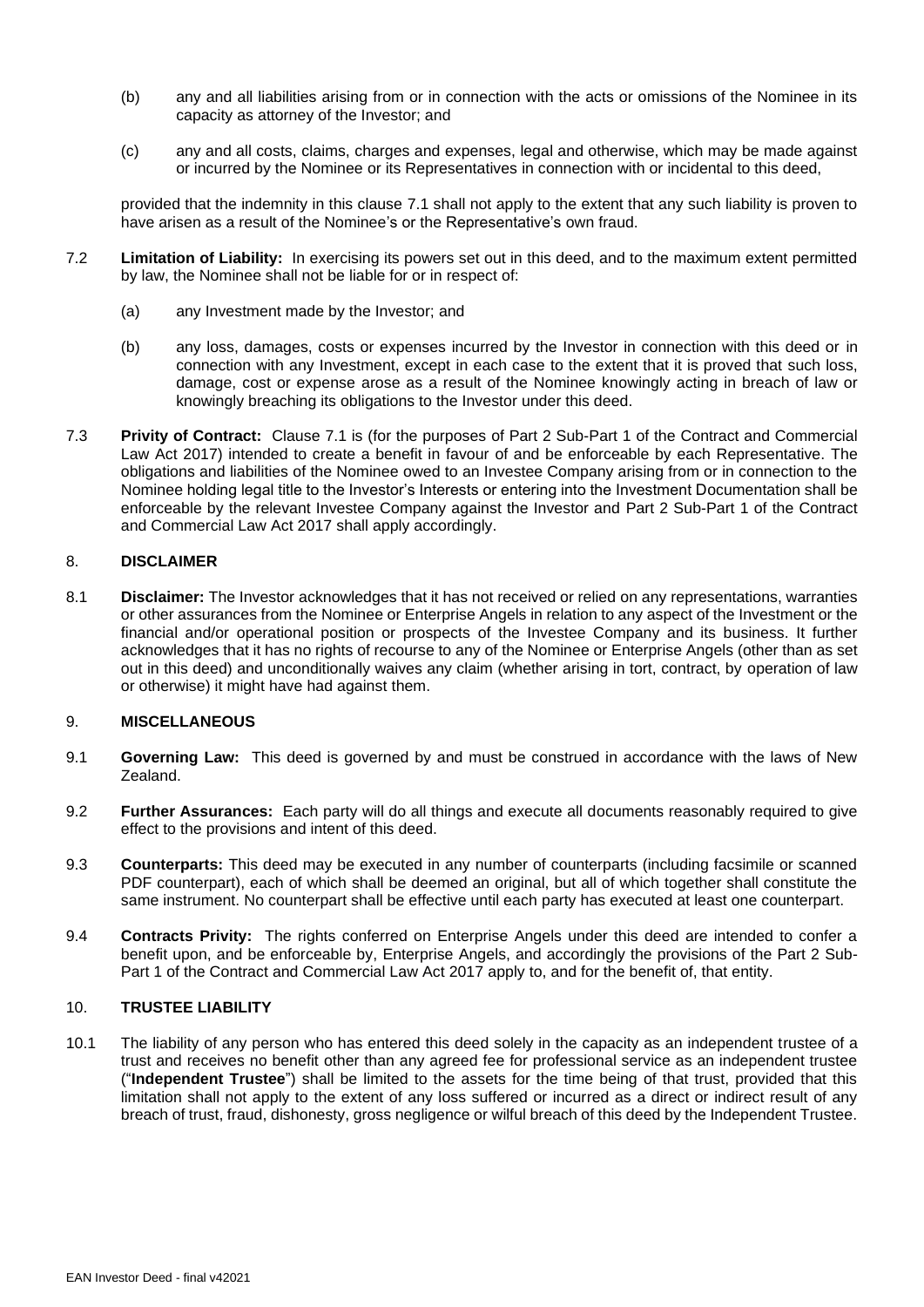#### 11. **AUTHORISED PERSON**

11.1 The Investor shall appoint an authorised person or authorised persons with authority to act on behalf of the Investor. The authorised person or authorised persons with authority to act on behalf of the Investor at the time of signing this deed is/are:

*Please insert details of authorised person (if applicable) or strike through if not applicable:*

11.2 The Investor shall promptly notify the Nominee of any change to the authorised person or authorised persons with authority to act on behalf of the Investor during the term of this deed, by providing written notice.

#### **SIGNED AS A DEED**

**SIGNED** by **EA NOMINEE LIMITED** as Nominee by its directors:

Nina Le Lievre

(Name of Director) (Signature of Director)

Jonathon Murie

(Name of Director) (Signature of Director)

#### **SIGNATURE(S) BY INVESTORS**

#### **Who must sign**

- $\Box$  All witnesses who sign this deed must be over the age of 18 who is not a party to this Deed.
- $\Box$  If joint investors, ALL investors must sign.
- $\Box$  If a trust, ALL trustees must sign.
- If a company then if the company has two or more directors at least two directors must sign. If the company has only one director then that director's signature must be witnessed).
- $\Box$  An Attorney may sign on behalf of an individual or on behalf of a company (provided the Attorney is appointed as Attorney of the company itself (i.e. not of its director(s)).
- □ An Attorney may not sign on behalf of a trustee or a director of a company.

**SIGNED** in the presence of:

(Signature of Investor/Trustee or Director of Investor)

(Witness signature)

\_\_\_\_\_\_\_\_\_\_\_\_\_\_\_\_\_\_\_\_\_\_\_\_\_\_\_\_\_\_\_\_\_\_\_\_\_\_\_\_\_\_\_ (Full name of Investor/Trustee or Director of Investor)

(Full name of witness)

(Occupation)

(Address)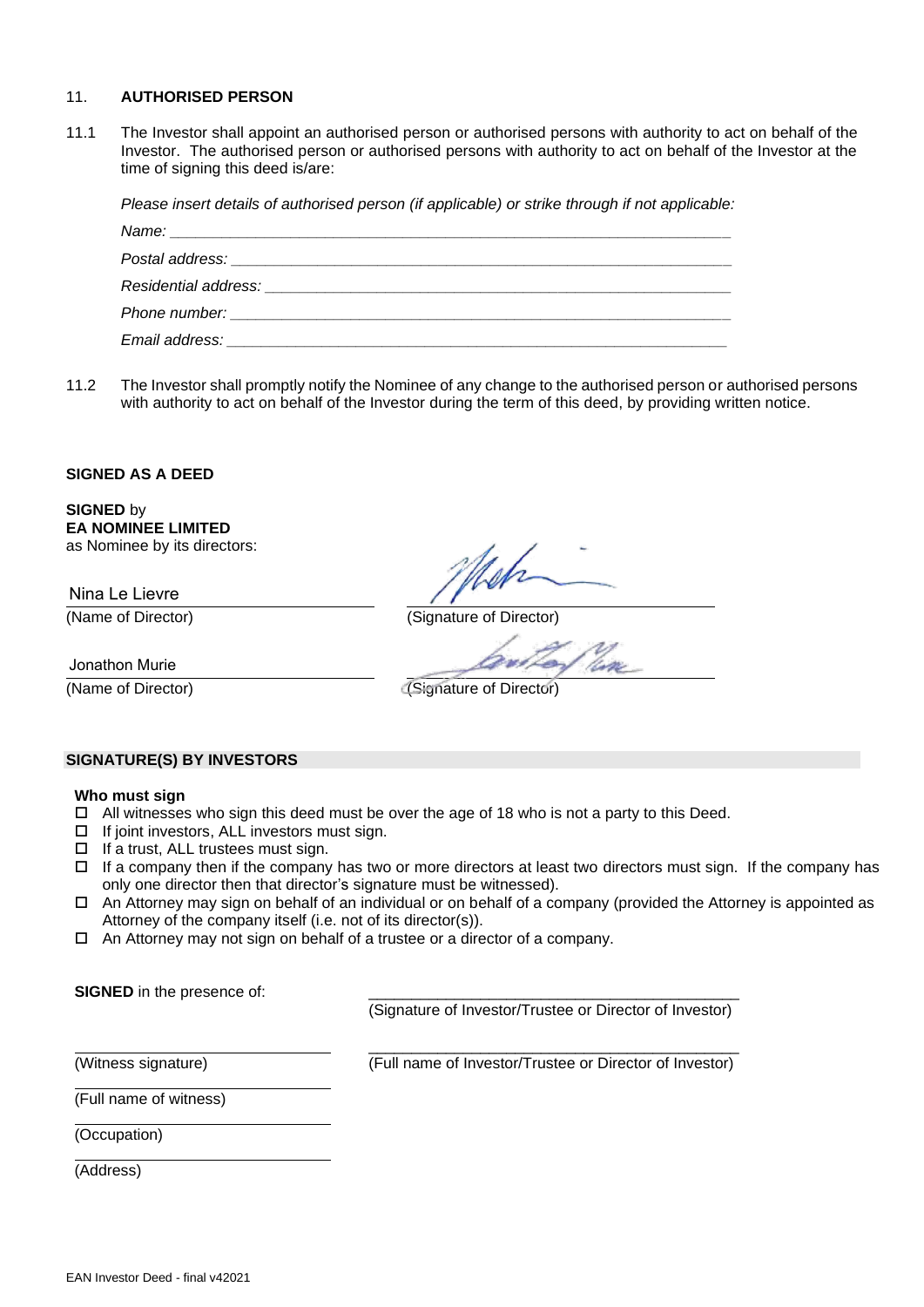| If required, $2^{nd}$ signature by the                                                      |                                                         |
|---------------------------------------------------------------------------------------------|---------------------------------------------------------|
| <b>Investor SIGNED</b> in the presence of:                                                  | (Signature of Investor/Trustee or Director of Investor) |
| (Witness signature)                                                                         | (Full name of Investor/Trustee or Director of Investor) |
| (Full name of witness)                                                                      |                                                         |
| (Occupation)                                                                                |                                                         |
| (Address)                                                                                   |                                                         |
| If required, $3rd$ signature by the<br><b>Investor SIGNED</b> in the presence of:           | (Signature of Investor/Trustee or Director of Investor) |
| (Witness signature)                                                                         | (Full name of Investor/Trustee or Director of Investor) |
| (Full name of witness)                                                                      |                                                         |
| (Occupation)                                                                                |                                                         |
| (Address)                                                                                   |                                                         |
| If required, 4 <sup>th</sup> signature by the<br><b>Investor SIGNED</b> in the presence of: | (Signature of Investor/Trustee or Director of Investor) |
| (Witness signature)                                                                         | (Full name of Investor/Trustee or Director of Investor) |
| (Full name of witness)                                                                      |                                                         |
| (Occupation)                                                                                |                                                         |
| (Address)                                                                                   |                                                         |
| If required, $5th$ signature by the<br><b>Investor SIGNED</b> in the presence of:           | (Signature of Investor/Trustee or Director of Investor) |
| (Witness signature)                                                                         | (Full name of Investor/Trustee or Director of Investor) |
| (Full name of witness)                                                                      |                                                         |
| (Occupation)                                                                                |                                                         |
| (Address)                                                                                   |                                                         |

Please print additional copies of this page if more are required.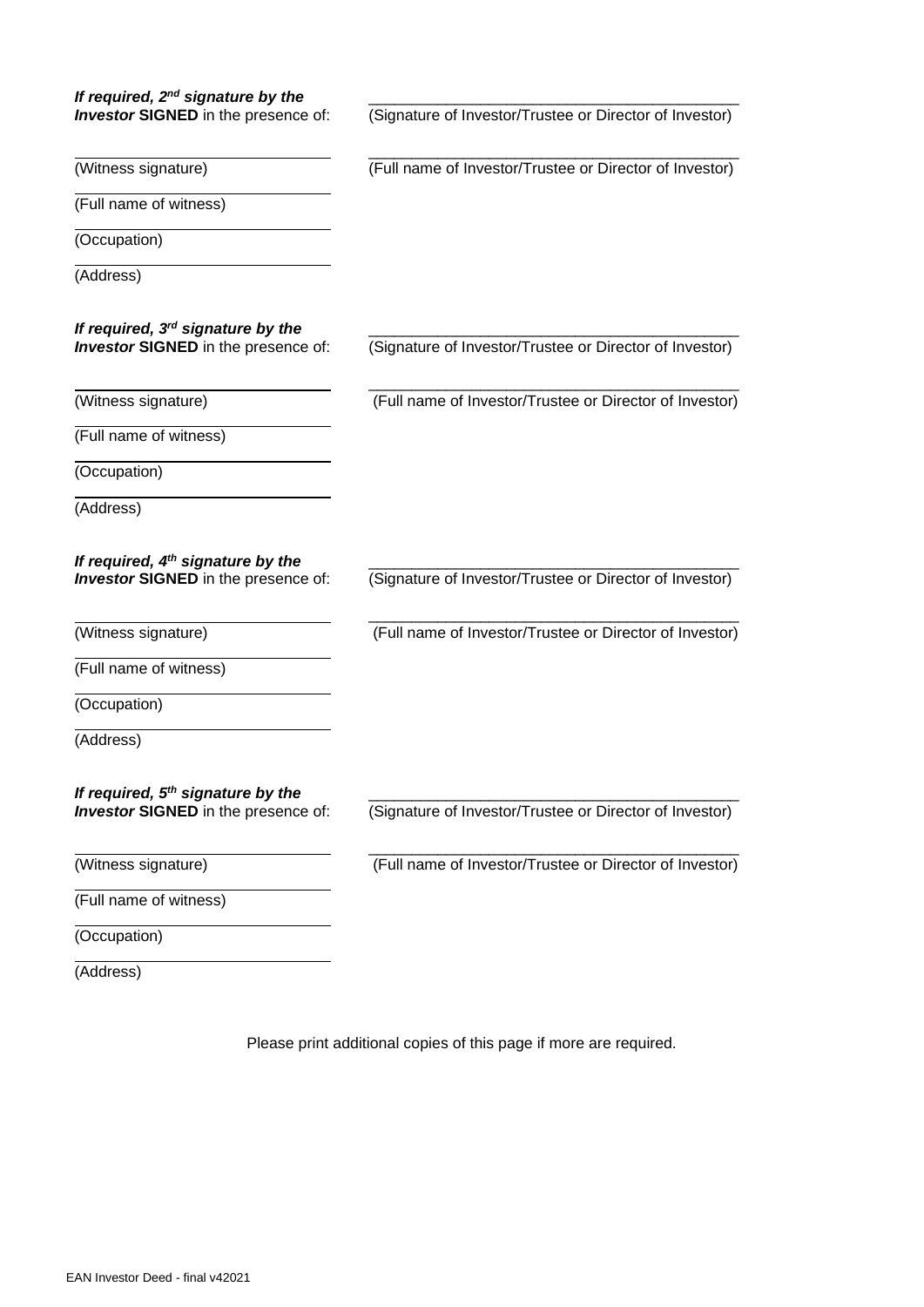#### **SCHEDULE ONE – POLICY ON SIGNING RESOLUTIONS OR OTHER DECISION DOCUMENTS FROM INVESTEE COMPANIES**

#### **Business as usual shareholder actions on behalf of Investor:**

The Nominee will notify the Investor of the details of any resolution or other decision that constitute actions which are in the nature of business as usual requests by the Investee Company, and include (but are not limited to):

- Appointment of an auditor;
- Approving financial accounts;
- Resolutions not to hold an annual meeting;

and advises that it will approve such business as usual requests on behalf of the Investor unless the Investor objects by email within 5 business days of the date of the notification.

#### **Material actions:**

The Nominee will notify the Investor of the details of any request for a resolution or other decision that constitute actions other than those which are business as usual, and are requested by the Investee Company. These include (but are not limited to):

- Changes to the constitution or shareholders agreement;
- Waiver of pre-emptive rights:

and the Nominee will request that the Investor respond by email with its decision on the requested action within 5 business days of the date of notification. The Investor undertakes to respond by email with its decision within such 5 business day period.

In circumstances where:

- an Investee Company requires a unanimous decision from all holders of legal interests in the Investee Company, the Nominee may approve the action on behalf of the Investor provided that:
	- $\circ$  the Nominee has attempted to make contact with the Investor but has not received a response within 5 business days of the attempted contact by the Nominee; and
	- o 75% or more (by value and by number) of all other investors in the Investee Company approve the decision; and
	- $\circ$  the decision does not place a material or financial obligation on the Investor;

OR:

- $\circ$  where the Investor is the sole dissenter of the investors that the Nominee represents; and
- o all investors in the Investee Company that the Nominee represents other than the Investor, approve the decision; and
- $\circ$  the decision does not place a material or financial obligation on the Investor;
- an Investee Company makes an offer to investors (including the Investor) of further shares or units (as applicable) or a request that investors (including the Investor) waive their pre-emptive rights in respect of further shares or units, the Nominee may waive the Investor's right to take up the further shares or units or agree to waive their pre-emptive rights (as applicable) if:
	- o the Nominee has attempted to make contact with the Investor but has not received a response within 5 business days of the attempted contact by the Nominee; and
	- $\circ$  in the case of a request to waive pre-emptive rights, 75% or more (by value and by number) of all other investors in the Investee Company that the Nominee represents waive their pre-emptive rights; and